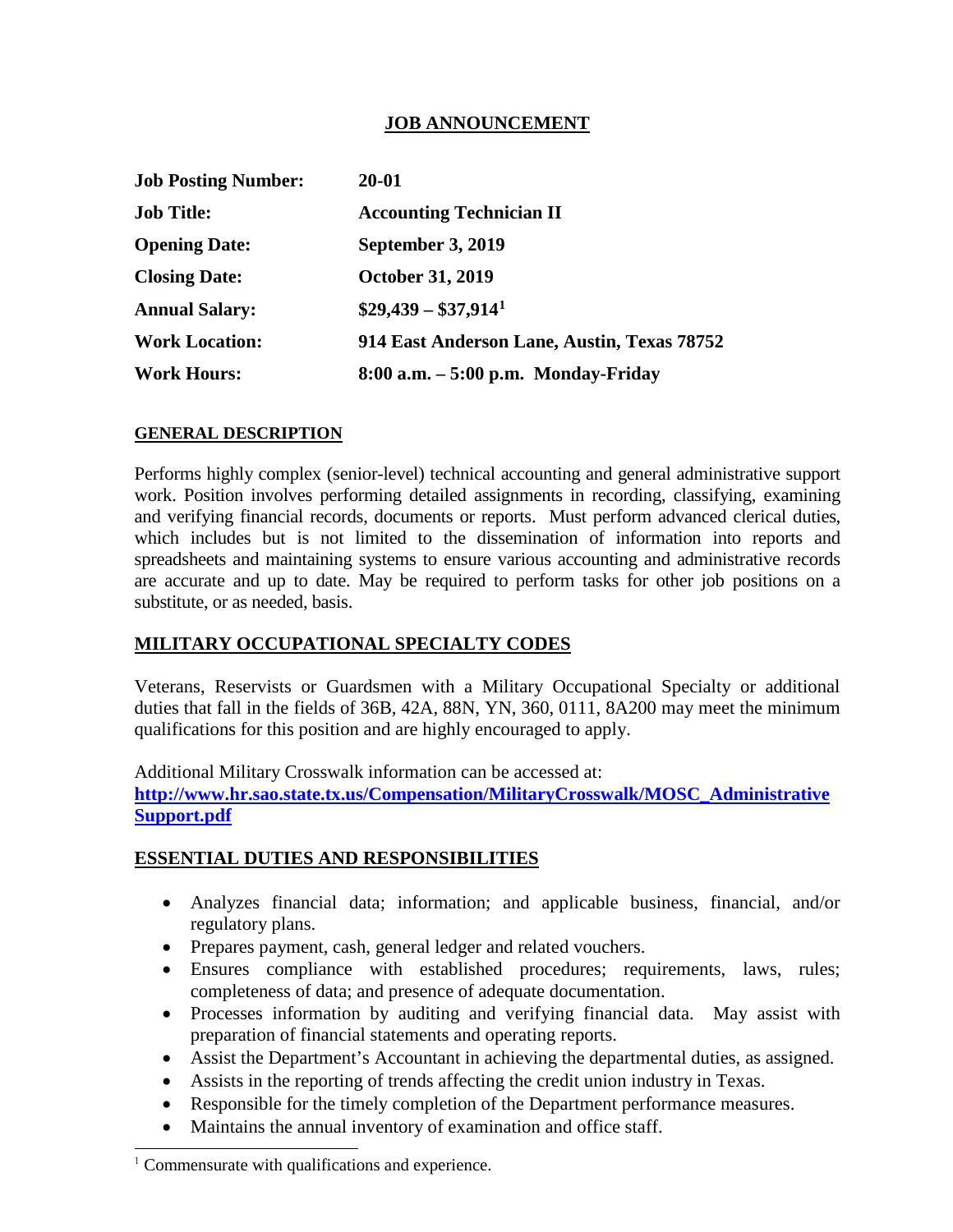- May perform payroll related duties.
- May perform all duties of the Administrative Assistant III, as needed.
- Contributes to team efforts by performing other related work as assigned and as necessitated by short-term sickness, vacancies, vacations and other absences.

## **REQUIREMENTS**

#### **Preferred Qualifications:**

Experience in office practices and administrative support, and experience with accounting or bookkeeping principles. Graduate from a standard senior high school or equivalent is required, with a two-year associate degree (or higher) preferred. Some college coursework in accounting is a plus. Experience and education may be substituted for one another.

### **Knowledge, Skills and Abilities:**

- 1. Knowledge of generally accepted accounting principles and procedures affecting the maintenance of accounting record and automated accounting systems.
- 2. Sound analytical skills.
- 3. Strong teamwork skills.
- 4. Proficient in use of computer, various software and office related equipment.
- 5. Knowledge of standard office practices and administrative procedures.
- 6. Ability to prepare various reports and make arithmetic computations with speed and accuracy.
- 7. Ability to accurately perform detailed numerical work, to prepare financial and accounting records, and to communicate effectively.
- 8. Ability to implement administrative procedures and evaluate their effectiveness, and to interpret rules, policies and procedures.
- 9. Prior experience with state agency accounting or administrative work is a plus, as is experience with State of Texas information resources programs such as CAPPS HR/Payroll, USAS, USPS, etc.
- 10. The successful candidate will be capable of performing efficiently in a fast-paced environment with the ability to multi-task within tight time constraints.

### **HOW TO APPLY**

Submit a State of Texas application via mail or in person to: Credit Union Department, 914 East Anderson Lane, Austin, Texas 78752; via fax to 512-832-0278; via email to **[CUDMail@cud.texas.gov;](mailto:CUDMail@cud.texas.gov)** or via WorkinTexas.com. Application must include a complete work history. Resumes submitted without a State of Texas application will not be considered.

The State of Texas applications may be downloaded from the Texas Workforce Commission's web site: **[http://www.twc.state.tx.us/jobseekers/state-texas-application](http://www.twc.state.tx.us/jobseekers/state-texas-application-employment#applicationFormForDownload)[employment#applicationFormForDownload.](http://www.twc.state.tx.us/jobseekers/state-texas-application-employment#applicationFormForDownload)**

Only those candidates selected for an interview will be contacted. Candidates selected will be required to sign a release authorizing the Department to obtain information regarding the candidate's credit history, police and criminal history information, and education information.